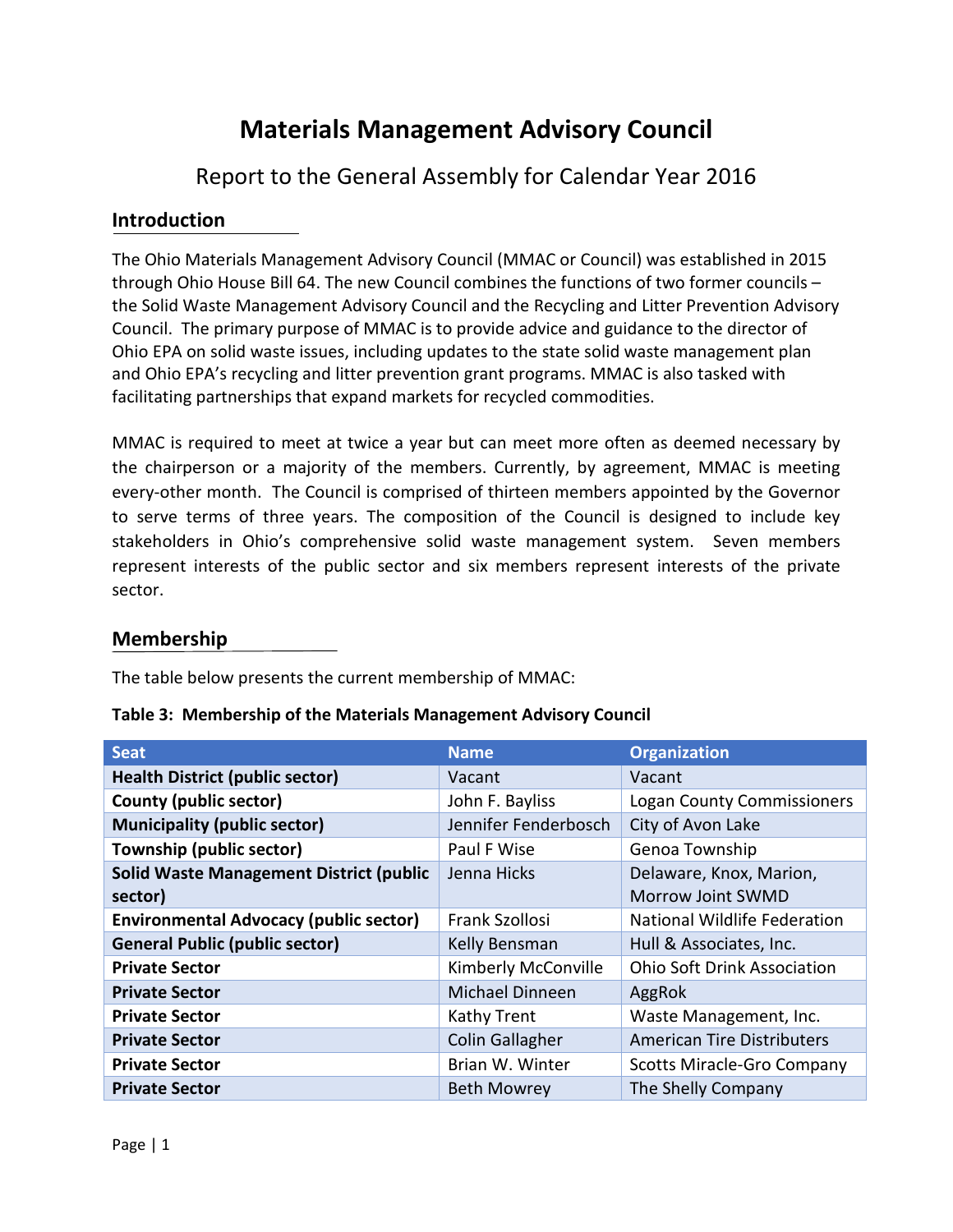## **2016 Meetings**

In 2016, MMAC met five times. A summary of each meeting is provided under the heading for each meeting date:

#### *April 18, 2016*

This was the inaugural council meeting. The following occurred at this meeting:

- The director of Ohio EPA appointed the chairperson, and the Council members selected the vice-chairperson and secretary (see the Actions taken to date section of this report for more information).
- Council members agreed to meet bi-monthly, at least initially, on the third Thursday of the month beginning in June.
- The Council established its priorities for the first year as the following:
	- o Adopting by-laws
	- o Discussing the planning function of Ohio EPA in support of solid waste management districts, and
	- o Developing the annual report to the legislature which is required by law

Topics discussed at the April 18 meeting included:

- The solid waste system in Ohio and MMAC's relationship to it;
- The state solid waste management plan and MMAC's responsibilities related to that plan;
- The need for a waste characterization study to evaluate the municipal solid waste generated and disposed of in Ohio.
- A future materials exchange program for reusing, recycling, and repurposing materials through which one company's waste becomes another's resource.
- The Recycling & Litter Prevention Grant Program. Currently the grant program encompasses four different grants: Community Development, Litter Management, Market Development, and Scrap Tires. MMAC advises Ohio EPA on the grant programs.

#### *June 16, 2016*

At the second meeting, the Council adopted by-laws that were developed by a working group of members.

Topics discussed at this meeting included:

• An overview of the grants that were awarded for 2016 through the Recycling and Litter Prevention Grant Program;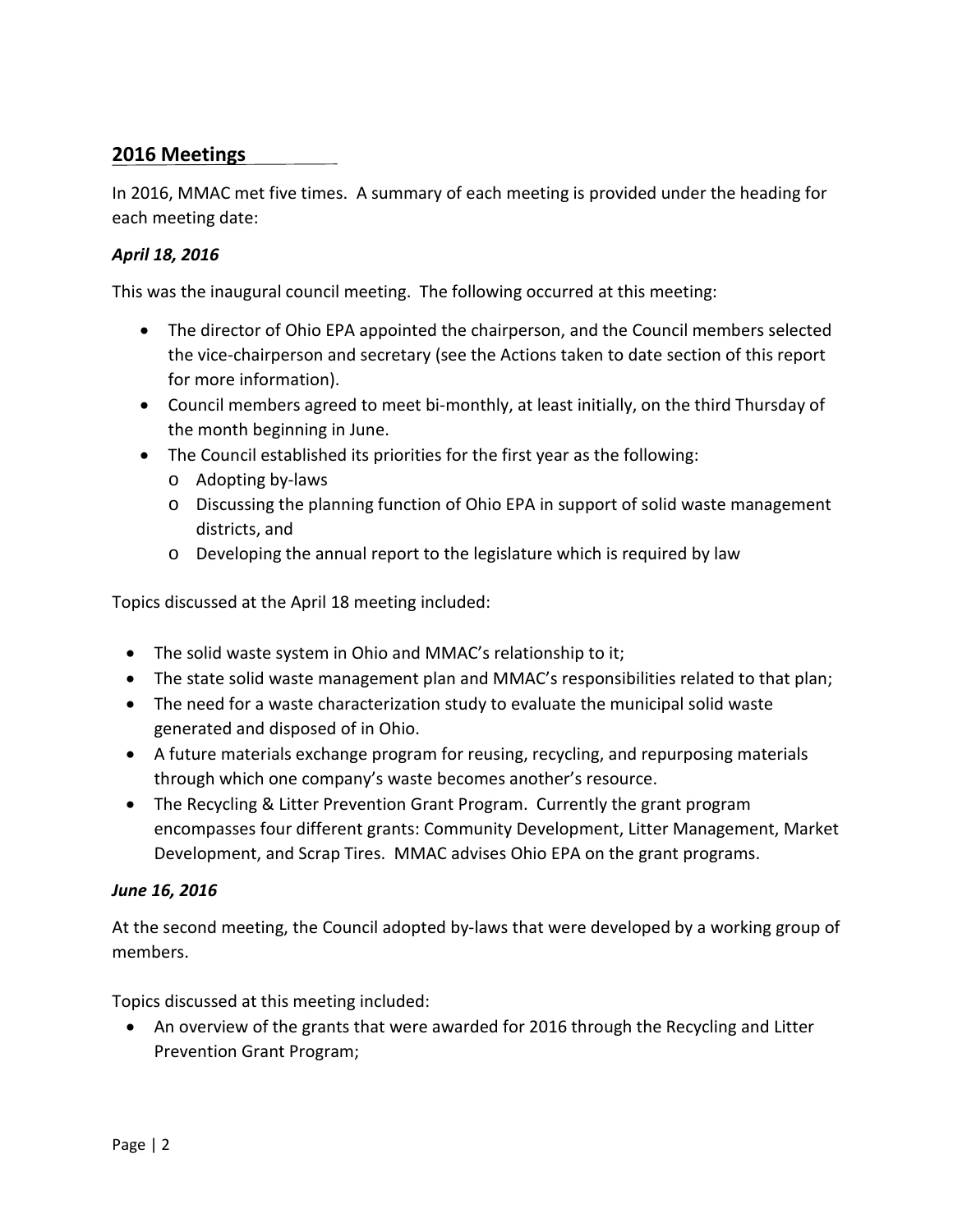- A summary of the recent scrap tire summit that was organized by the Organization of Solid Waste Districts of Ohio (OSWDO). The goal of the summit was to bring the various stakeholders together and create a framework for action.
- Ohio Senate Bill 333 which was introduced in May. The bill includes several environmental provisions including three waste-related provisions.
- The 2016 Work Plan for MMAC which laid out four main goals: launch the council (and establish bylaws); develop and approve an annual report covering 2015; discuss legislative recommendations; and complete early stages of the State Plan update process.
- An overview of the local solid waste management district planning system and what possible changes the council may want to explore in the coming years. As part of this item, council members heard perspectives from a number of stakeholders.

#### *August 18, 2016*

Topics discussed at the third meeting included:

- An overview of changes happening in the Division of Materials and Waste Management (DMWM) as a result of the Division's recent re-organization.
- Chaz Miller, with the National Waste and Recycling Association, provided a presentation on the state of recycling in America. He focused on three specific changes he has observed in the last ten years. The three key trends he discussed were the evolving ton, markets, and sustainable materials management.
- An overview of the provisions in Senate Bill 333 that address C&DD transfer facilities, using environmental penalties to clean up abandoned and closed landfill sites in Ohio, improving Ohio EPA's ability to access properties in order to perform clean-ups, and alternative financial assurance options for C&DD facilities.
- An overview of legislative changes that Ohio EPA proposed in the recent past to improve the solid waste management planning process.

#### *October 20, 2016*

Topics discussed at the fourth meeting included:

- The status of Senate Bill 333
- An overview of the state solid waste management plan and MMAC's role
- The report to the legislature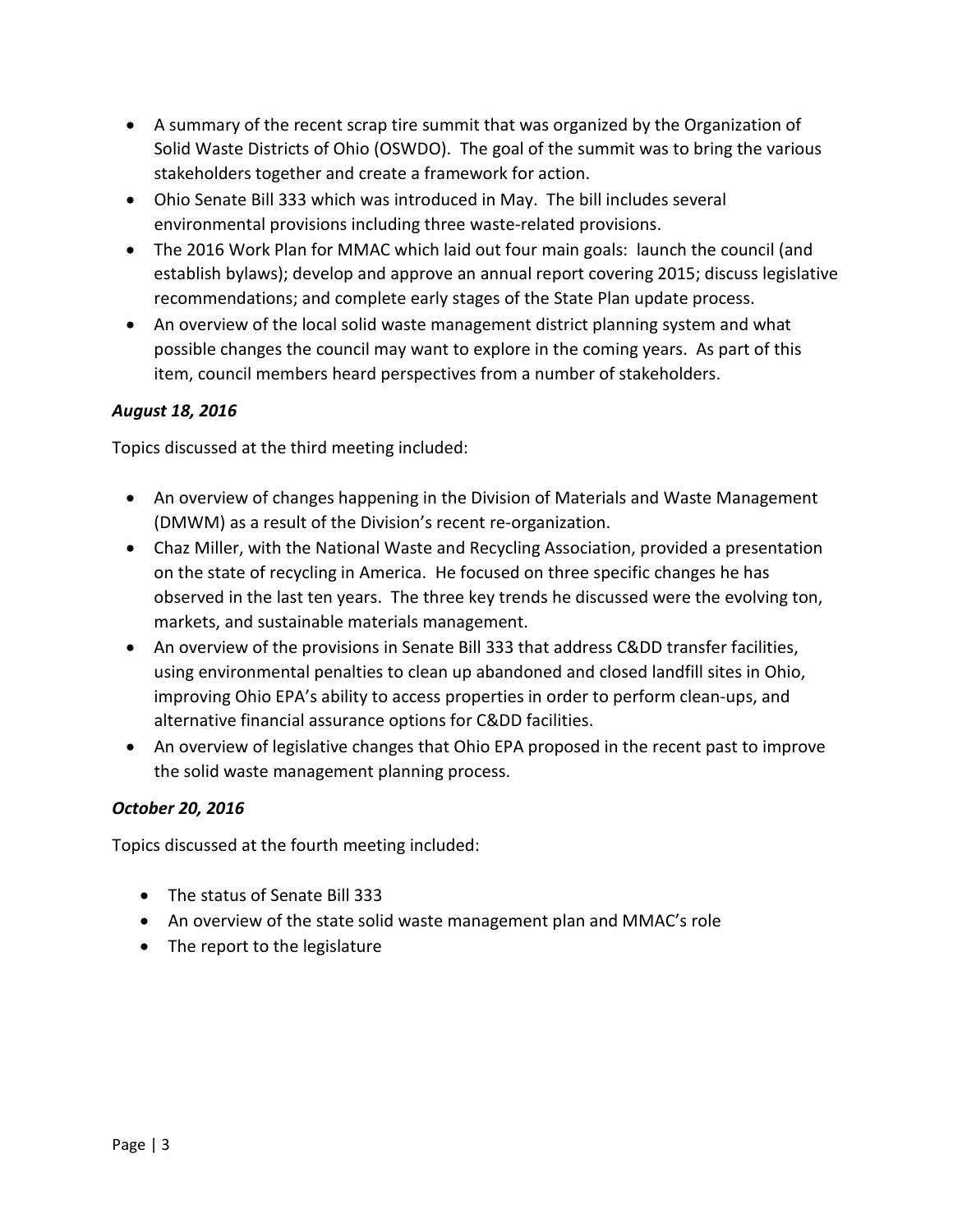# **Actions taken by MMAC to date**

#### *Election of Officers*

At the April 18 meeting, Ohio EPA Director Butler appointed Michael Dinneen of the Construction and Demolition Debris Association of Ohio (representing the private sector) as the chairperson.

Council members elected Kathy Trent of Waste Management, Inc. (representing the private sector) as vice-chairperson and Jennifer Fenderbosch of the City of Avon Lake (representing municipalities) as secretary.

#### *Adoption of by-laws*

At the June 16, 2016 meeting, MMAC adopted by-laws to govern how the council will operate.

#### *Letter to Senator Hite supporting the solid waste portions of Senate Bill 333*

At the October 20 meeting, MMAC voted to support establishing a regulatory program for C&DD recycling and transfer facilities as well as confirming the Director's ability to clean up imminent and substantial threats to the environment.

## **State Solid Waste Management Plan**

One of MMAC's primary responsibilities is to provide the director of Ohio EPA with advice and guidance regarding the state solid waste management plan. MMAC has expressed interest in revising the solid waste planning process to streamline the process and remove unnecessary and burdensome requirements. Without changing the laws that govern solid waste planning, MMAC's most direct route to affect solid waste planning is through the state solid waste management plan.

Ohio law prescribes the contents of the state solid waste management plan. Among other things, the state plan must establish objectives for solid waste reduction, recycling, reuse, and minimization. While MMAC cannot change the requirements for the state plan, the Council has direct influence on the goals as those are not prescribed by law.

At the October 20, 2016 meeting, MMAC decided to move forward with reviewing the goals established in the *2009 State Solid Waste Management Plan* with the intention of updating those goals. That process will likely consume the majority of the Council's time in 2017.

To guide the review, MMAC established the following as priorities:

- 1) Review Goal 1 (providing residents with opportunities to recycle)
- 2) Review Goal 2 (waste reduction and recycling rate)